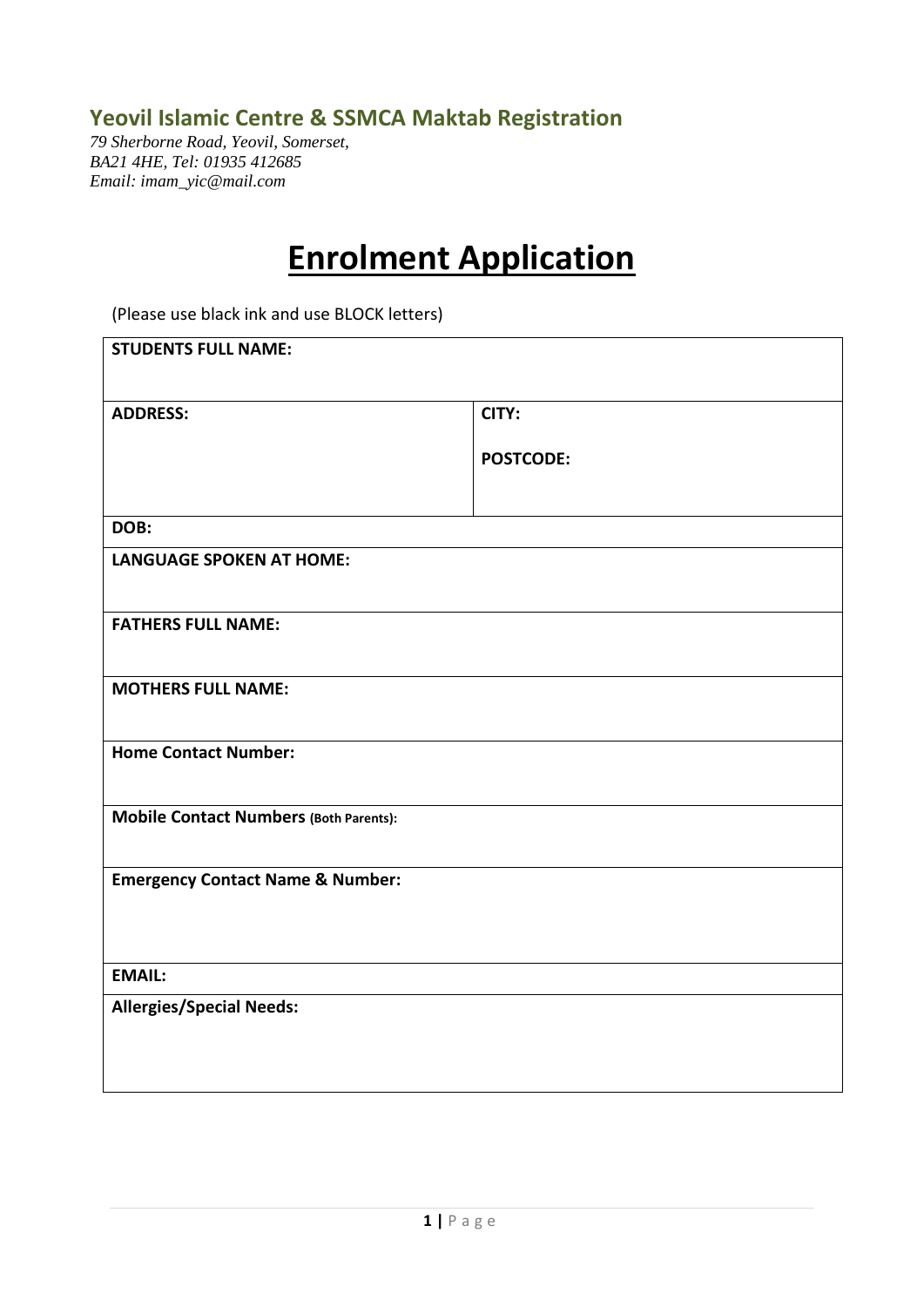**KINDLY INFORM US ASAP IF ANY OF THE ABOVE INFORMATION CHANGES SO WE CAN UPDATE OUR RECORDS.** 

■By checking this box, we agree that the above mentioned information is true and correct. We also agree to the terms and conditions that are attached. We pledge that there is no fraudulent intent in the submission of this form.

\_\_\_\_\_\_\_\_\_\_\_\_\_\_\_\_\_\_\_\_\_\_\_\_ \_\_\_\_\_\_\_\_\_\_\_\_\_\_\_\_\_\_\_

.

**Signature of Parent Community Community Community Community Community Community Community Community Community**